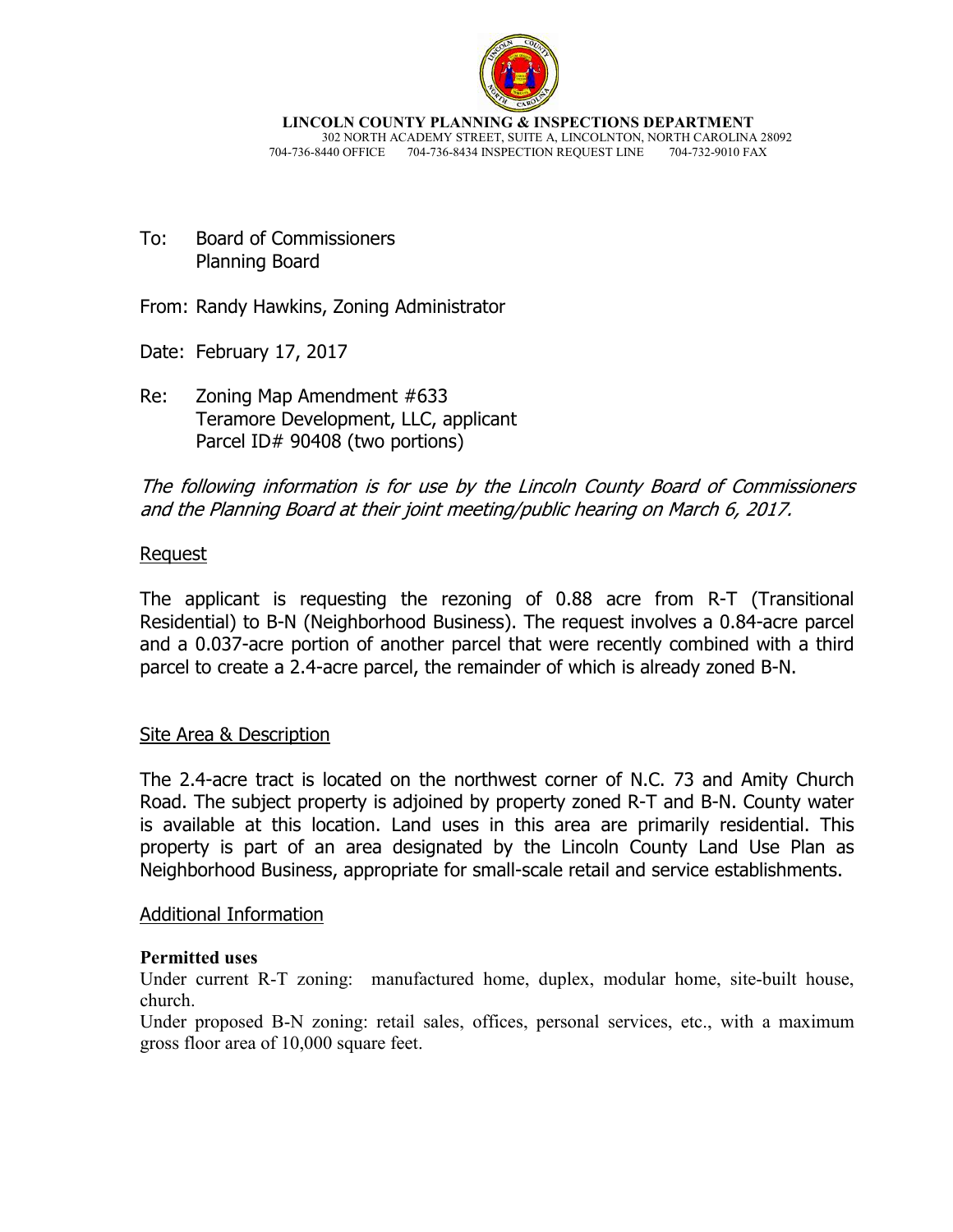

**LINCOLN COUNTY PLANNING & INSPECTIONS DEPARTMENT**

 302 NORTH ACADEMY STREET, SUITE A, LINCOLNTON, NORTH CAROLINA 28092 704-736-8440 OFFICE 704-736-8434 INSPECTION REQUEST LINE 704-732-9010 FAX

# **Zoning Amendment Staff's Proposed Statement of Consistency and Reasonableness**

| Case No. $ZMA \#633$ |                                                   |
|----------------------|---------------------------------------------------|
|                      | Applicant Teramore Development, LLC               |
|                      | Parcel ID# $90408$ (two portions)                 |
| Location             | northwest corner of N.C. 73 and Amity Church Road |
|                      | Proposed amendment rezone from R-T to B-N         |

This proposed amendment **is consistent** with the Lincoln County Comprehensive Land Use Plan and other adopted plans in that:

**This property is part of an area designated by the Land Use Plan as Neighborhood Business, appropriate for small-scale retail and service establishments.** 

This proposed amendment **is reasonable and in the public interest** in that:

**The subject property is adjoined by property zoned B-N. Other properties in this area are zoned B-N. This property is part of a 2.4-acre tract that is located at a main intersection on a major highway.**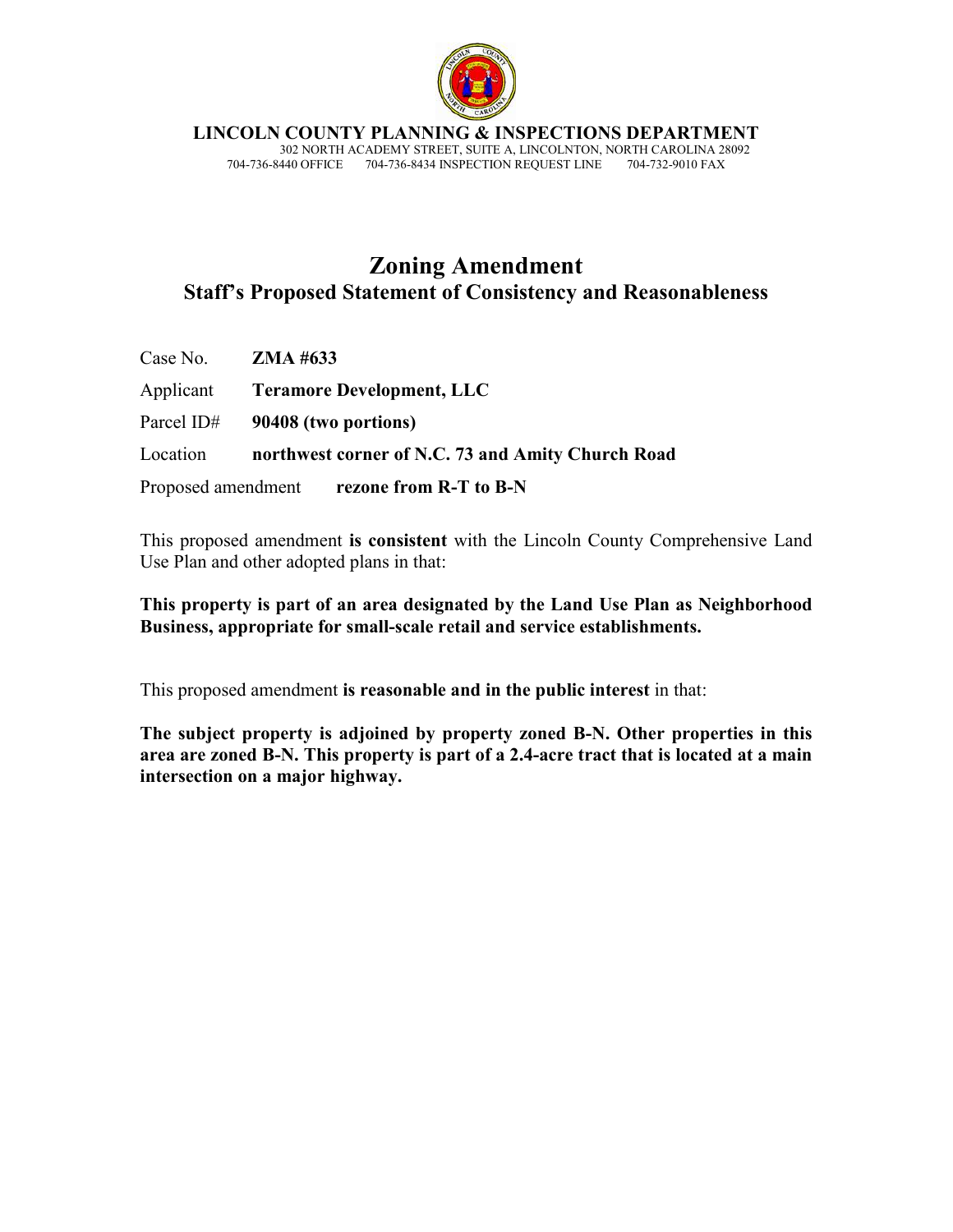

# **Zoning Map Amendment Application**

Lincoln County Planning and Inspections Department Zoning Administrator 302 N. Academy St., Lincolnton, NC 28092 Phone: (704) 736-8440 Fax: (704) 732-9010

| Part I<br>Applicant Name Teramore Development, LLC                                       |
|------------------------------------------------------------------------------------------|
|                                                                                          |
| Applicant Address PO Box 6460 - Thomasville, GA 31758                                    |
| Applicant Phone Number (229) 516-4289                                                    |
| Property Owner's Name Teramore Development, LLC                                          |
| Property Owner's Address 131 Amity Church Road - Iron Station, NC 28080                  |
| Property Owner's Phone Number (704) 689-7791<br>Part II                                  |
| Property Location <i>Amity Church Road</i>                                               |
| Property ID # (10 digits) $3673-26-5439$ Property Size $\qquad 0.9$ acres                |
| Property ID # (10 digits) portion of 3673-26-7776 Property Size 0.04 acres of 9.35 acres |
| Parcel # (5 digits) 90776 & 25457 Deed Book(s) 1848 Page(s) 329<br><u>Part III</u>       |
| Existing Zoning District R-T Proposed Zoning District B-N                                |
| Briefly describe how the property is currently being used and any existing structures.   |
| The property is currently vacant with no existing structures.                            |
|                                                                                          |

Briefly explain the proposed use and/or structure which would require a rezoning.

The proposed use is a commercial retail building.

#### APPLICATION FEE (less than 2 acres \$200, 2-5 acres \$400, 5+ acre \$800) **MUST BE RECEIVED BEFORE PROCESSING.**

I hereby certify that all of the information provided for this application and attachments is true and correct to the best of my knowledge.

 $6.417$ z

 $1/19/17$ 

Applicant

Date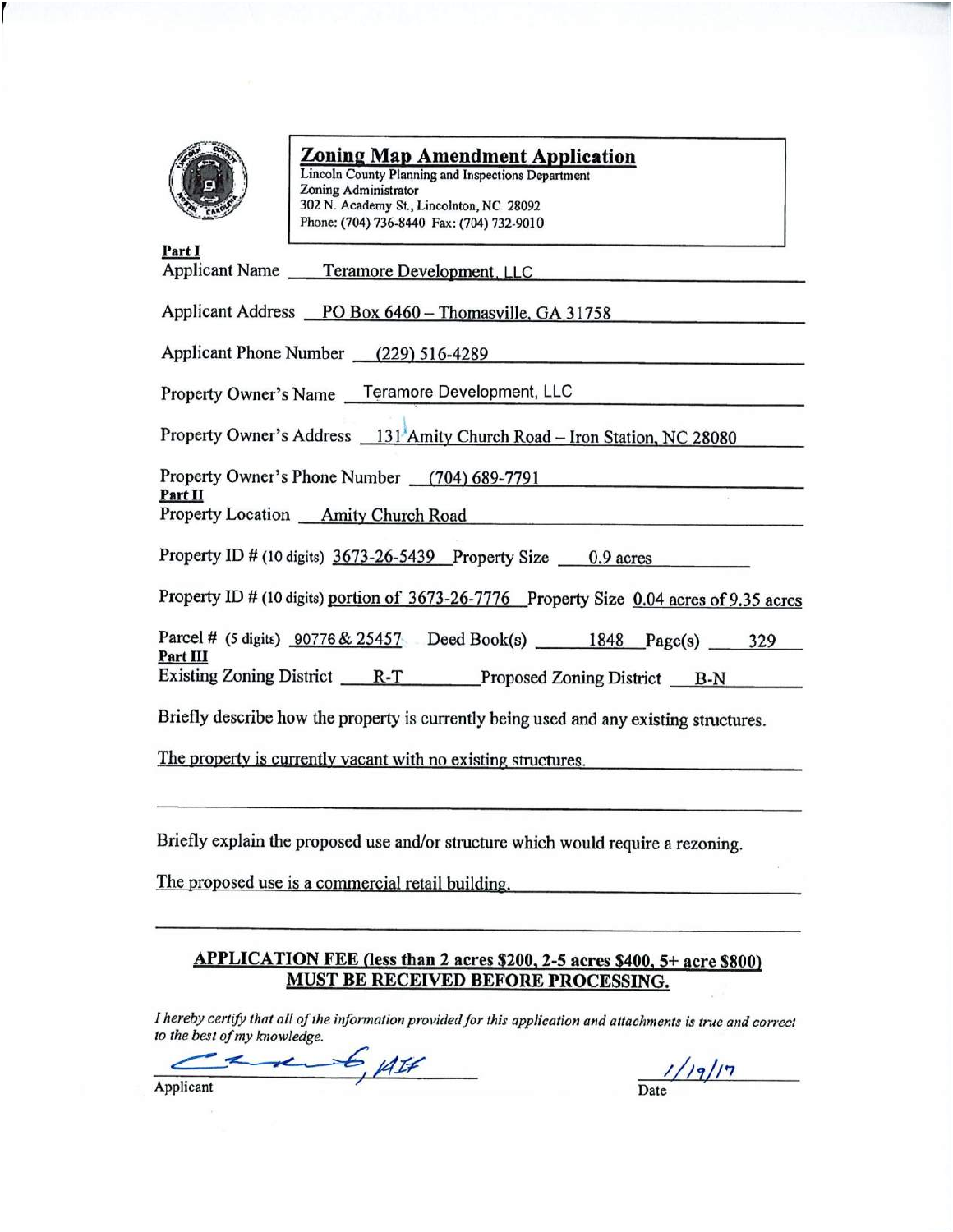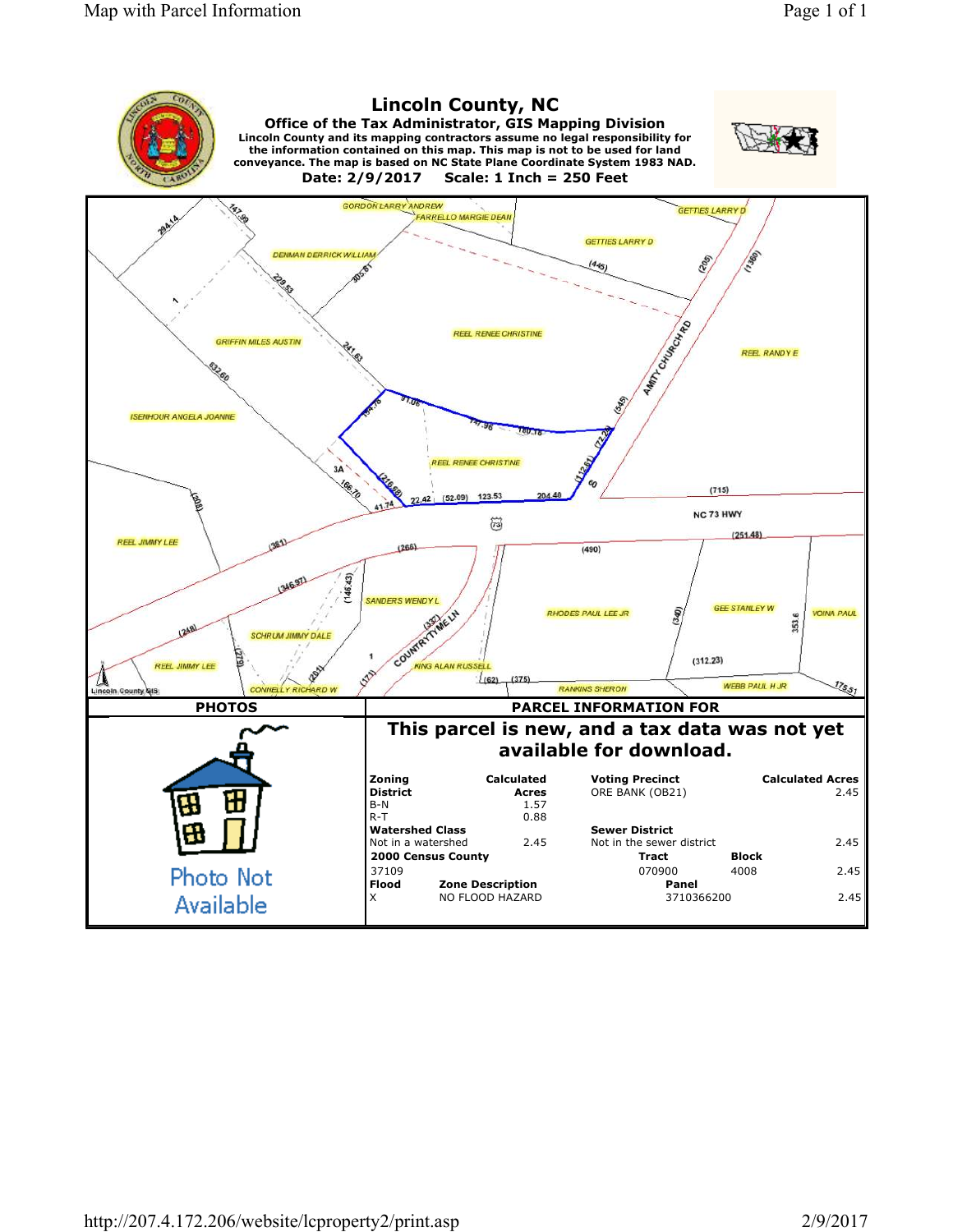# Zoning Map Amendment #633 Subject property is outlined in red